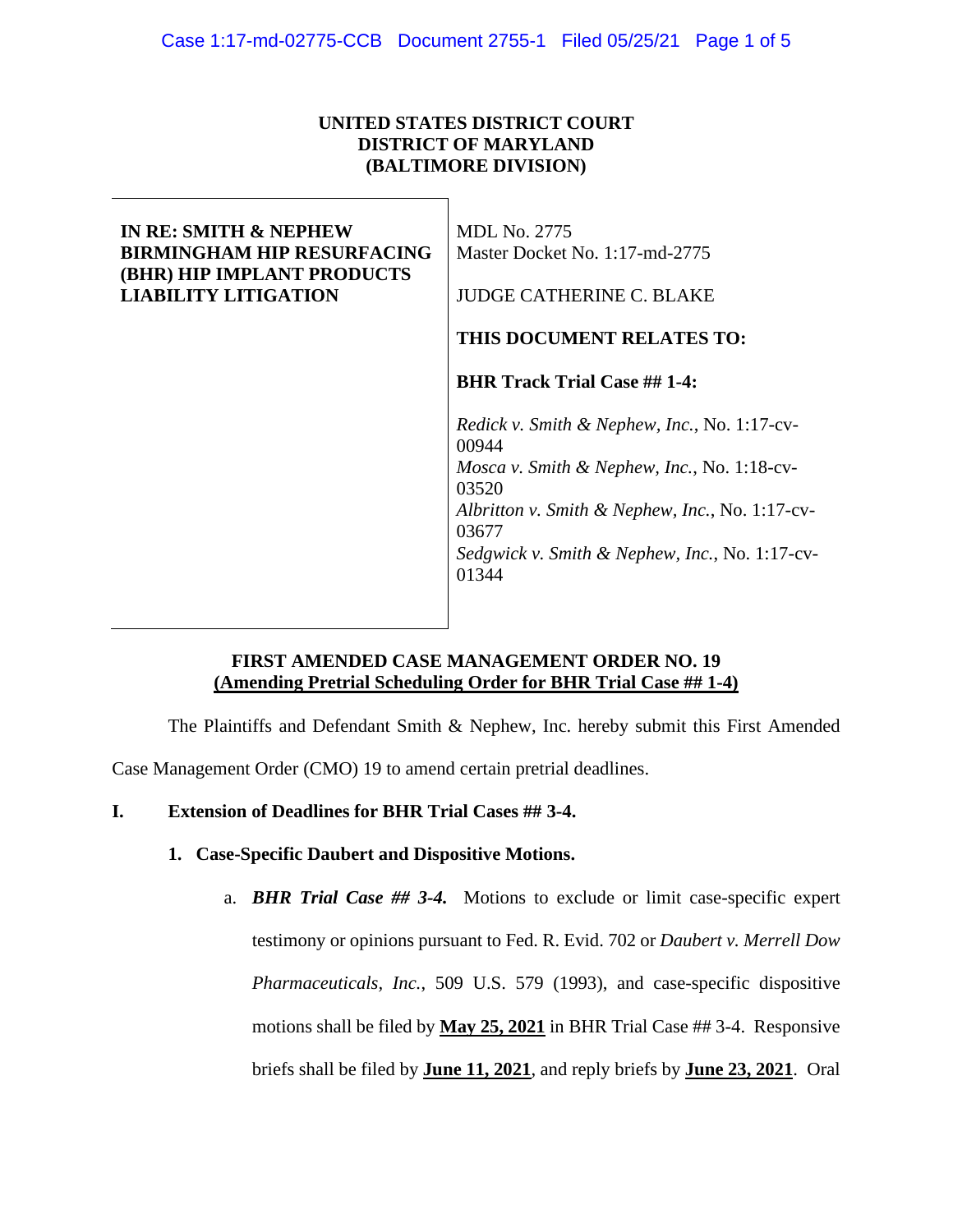#### Case 1:17-md-02775-CCB Document 2755-1 Filed 05/25/21 Page 2 of 5

argument on case-specific *Daubert* and dispositive motions for BHR Trial Case ## 3-4 will be held on **June 30, 2021**.

#### **2. Motions in Limine.**

a. *BHR Trial Case ## 3-4.* Motions in limine for BHR Trial Case ## 3-4 will be filed on **June 4, 2021**, with responsive briefing due on **June 25, 2021**, and replies due on **July 14, 2021**. A hearing on motions in limine for BHR Trial Case ## 3-4 will be held on **a date to be determined**.

#### **II. Additional Pretrial Deadlines for Trial Case # 1.**

### **1. Local Rule 106 Pretrial Order, Proposed Voir Dire & Final Exhibit Lists.**

- a. The parties will prepare a Pretrial Order for Trial Case #1 in accordance with the schedule in this Order. Preparation of the Pretrial order for Trial Case #2 shall be deferred and addressed by separate Order.
- b. On **May 21, 2021**, Plaintiffs will send Defendant an updated initial draft of the Pretrial Order for Trial Case #1 pursuant to Local Rule 106, including updates to proposed voir dire, exhibit list (showing which exhibits Plaintiffs expect to offer and may offer), exhibit images, witness list (including identification of whether each witness will be called by deposition designation or is expected to be called live), and deposition designations for any witness who will not or may not appear live. On the same date, Plaintiffs will also send Defendant digital images of the exhibits listed by Plaintiffs in the draft Pretrial Order, with file names that correspond to the exhibit numbers, and will use Bates-stamped versions of documents produced in the litigation, if applicable.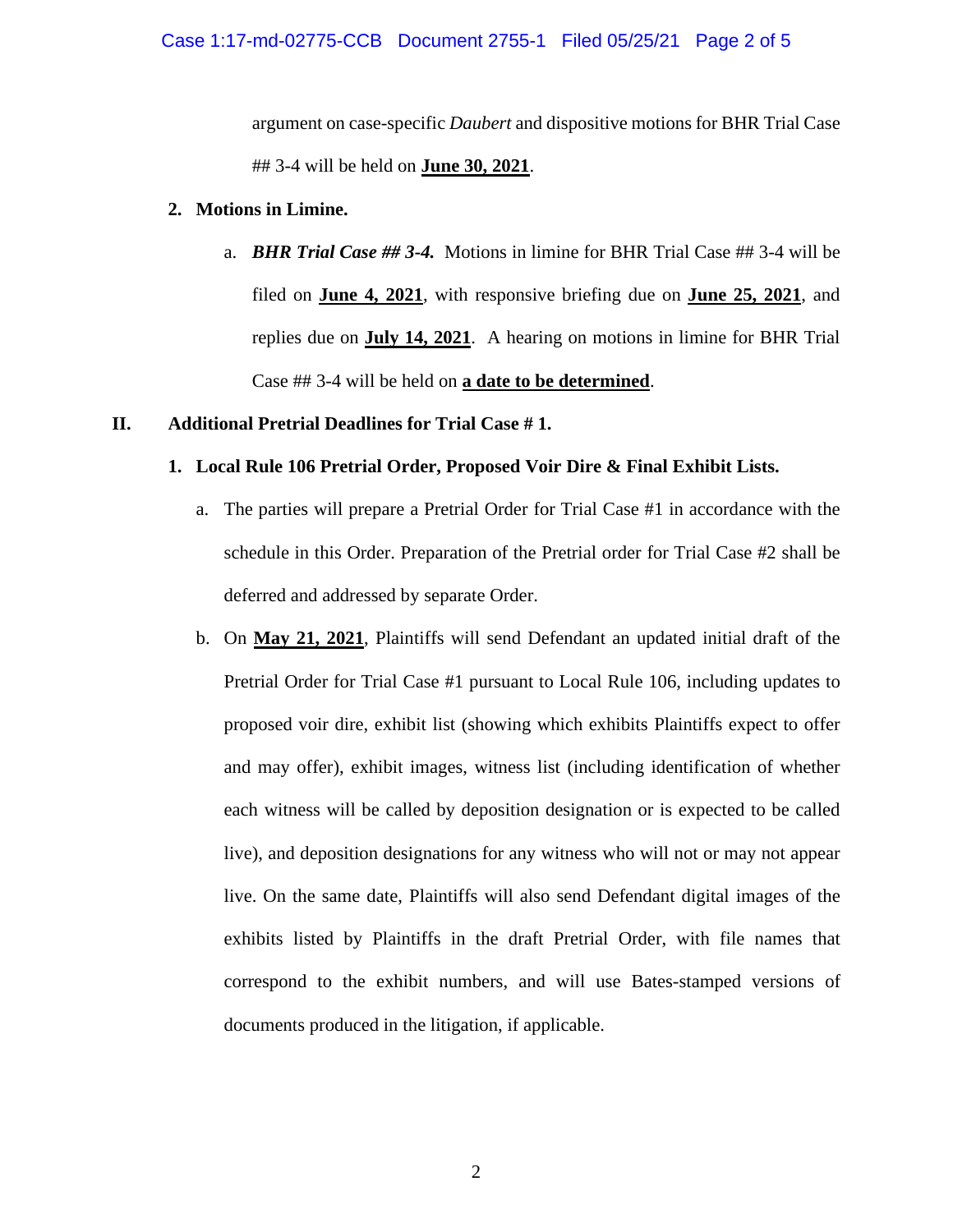- c. On **June 4, 2021**, Defendant will send Plaintiffs deposition counter-designations and Defendant's deposition designations for potential use in its case-in-chief.
- d. On **June 11, 2021**, Defendant will send Plaintiffs revisions and additions to the Pretrial Order pursuant to Local Rule 106, including proposed voir dire, exhibit list (showing which exhibits Defendant expects to offer and may offer), exhibit images, witness list (including identification of whether each witness will be called by deposition designation or is expected to be called live). On the same date, Defendant will also send Plaintiffs digital images of exhibits listed by Defendant in the draft Pretrial Order, with file names that correspond to the exhibit numbers, and will use Bates-stamped versions of documents produced in the litigation, if applicable.
- e. On **June 18, 2021**, Plaintiffs will send Defendant deposition counter-designations based on Defendant's June 4 deposition designations and counter-designations. If additional deposition counter-designations are made by Plaintiffs, Defendant will include any further counter-designations in the proposed Pretrial Order.
- f. On **June 25, 2021 by 12:00 p.m. EDT**, the parties shall submit to the Court the proposed Pretrial Order for Trial Case #1 pursuant to Local Rule 106, including the final exhibit lists, any authenticity objections to exhibits identified therein, previously-exchanged deposition designations (as provided in Section II(1)(b)-(e) above), any further counter-designations by Defendant (as provided in Section  $II(1)(e)$  above), and proposed voir dire.
- g. The parties will exchange tagged digital exhibit images with pretrial numbering to match the final exhibit lists in the Pretrial Order on **July 16, 2021**. For the Court's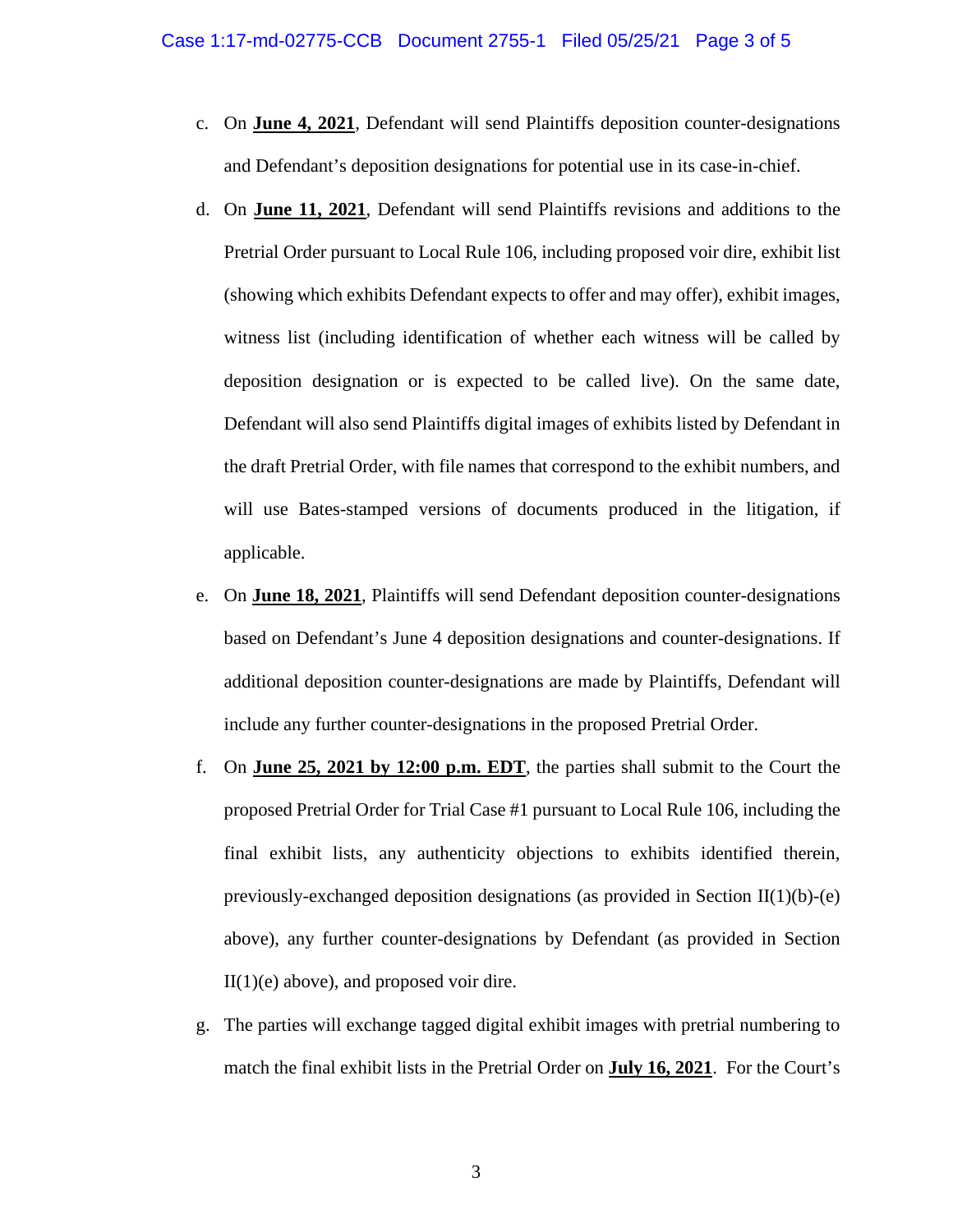convenience, the final exhibit list shall include columns for each exhibit identifying: (1) any unresolved objections to authenticity; (2) any objections to exhibits based on motion in limine or other pretrial motion rulings; and (3) a brief explanation of the nature of any such objection. All objections to exhibits for any reason are preserved and can be raised at trial, whether listed on the final exhibit list or not.

- h. The parties will submit final exhibit lists with pretrial numbering to the Court on **July 23, 2021**, pursuant to Local Rule 106(7)(a).
- **2. Pretrial Conference.** The pretrial conference for Case #1 pursuant to Local Rule 106 will be held on **June 30, 2021**, at **9:30 a.m. EDT**.
- **3. Deposition Designation Objections and Submission to Court.** 
	- a. On **July 9, 2021**, the parties will exchange and file with the Court any objections to deposition designations or objections to counter-designations that were included in the Pretrial Order.
	- b. On **July 16, 2021,** the parties will exchange and file with the Court a designations report for each witness to be presented at trial by deposition designation and/or counter-designation. The report must separately identify: (1) testimony designated or counter-designated by Plaintiffs; (2) testimony designated or counter-designated by Defendant; (3) objections to any designated testimony by any party and the basis for the objection; (4) the opposing party's response to any such objections.
	- c. The Court will separately set a schedule for considering and hearing deposition designation objections in advance of trial.